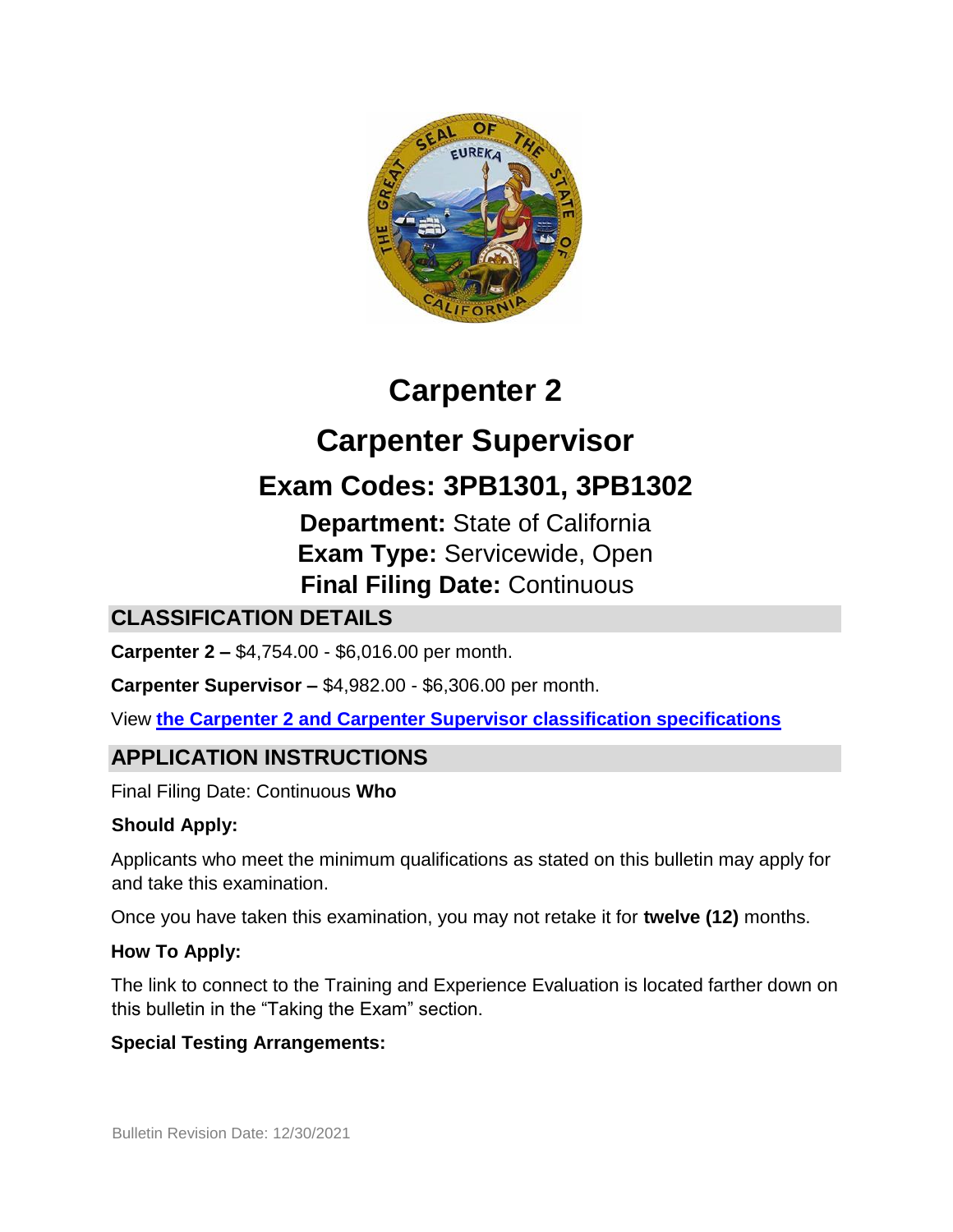If you require special testing arrangements due to a verified disability or medical condition, please contact:

California Department of Human Resources CalCareer Service Center

1810 16th Street Sacramento, CA 95814

Phone: (866) 844-8671 Email: CalCareer@CalHR.CA.GOV

California Relay Service: 7-1-1 (TTY and voice)

TTY is a Telecommunications Device for the Deaf, and is reachable only from phones equipped with a TTY Device

## **MINIMUM QUALIFICATIONS**

All applicants must meet the education and/or experience requirements as stated on this exam bulletin to be accepted into the examination. Part-time or full-time jobs, regardless of whether paid or volunteer positions, and inside or outside California state service will count toward experience.

#### **Carpenter 2**

#### **Either 1**

One year of varied experience as a [journey level carpenter.](https://jobs.ca.gov/jobsgen/3PB13C.pdf) 

**and**

Completion of a recognized apprenticeship in carpentry.

#### **Or 2**

Five years of [varied carpentry experience.](https://jobs.ca.gov/jobsgen/3PB13A.pdf) An Associate of Arts or Certificate of Arts Degree in Carpentry from an accredited community college may be substituted for two years of the required experience. (Students who are within six months of completing their degree will be admitted to the examination but they must present evidence of completion prior to appointment.)

#### **Carpenter Supervisor**

#### **Either 1**

Two years of varied experience as a [journey level carpenter.](https://jobs.ca.gov/jobsgen/3PB13C.pdf) **and**

Completion of a [recognized apprenticeship in carpentry.](https://jobs.ca.gov/jobsgen/3PB13B.pdf)

**Or 2**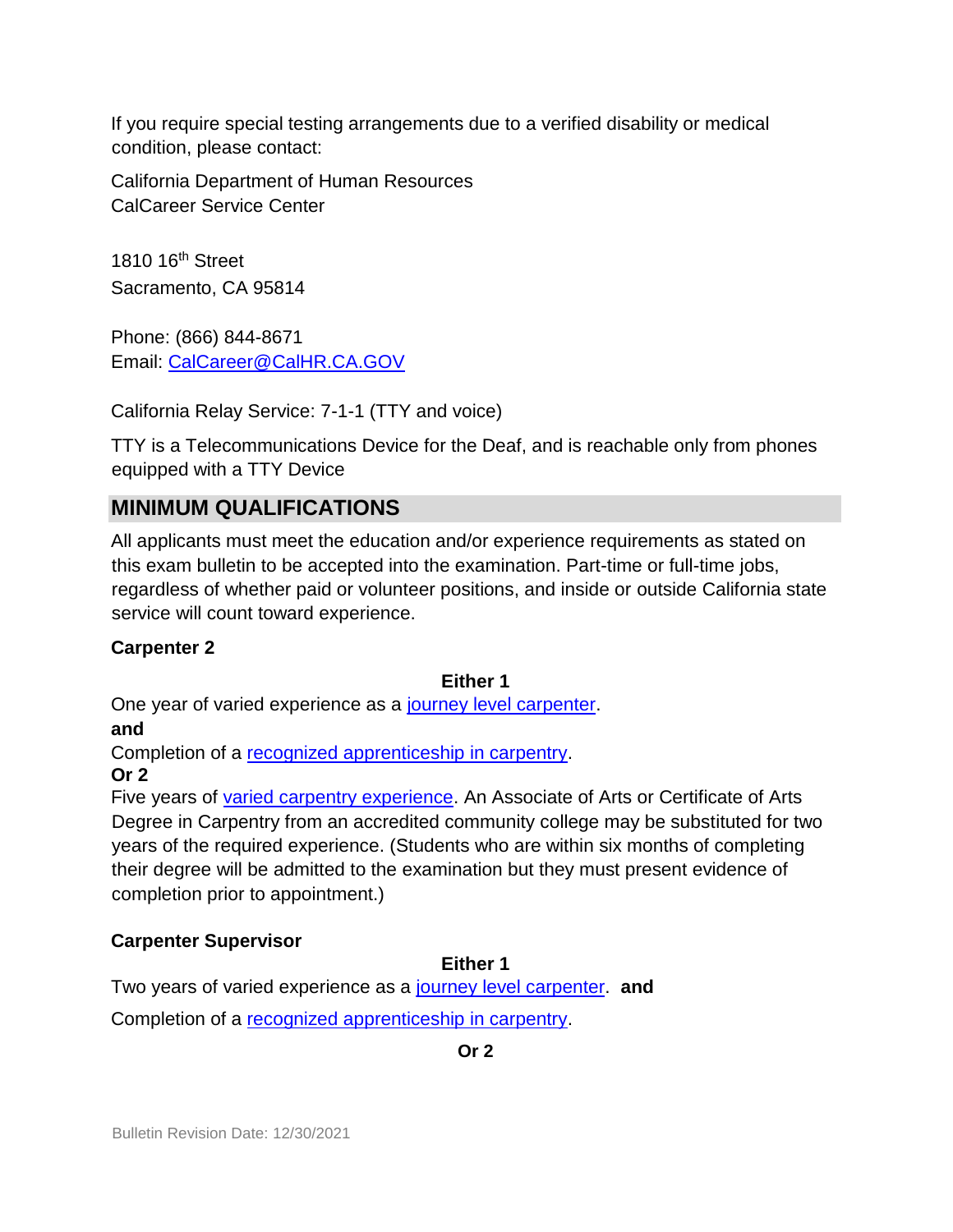Six years of [varied carpentry experience.](https://jobs.ca.gov/jobsgen/3PB13A.pdf) An Associate of Arts or Certificate of Arts Degree in Carpentry from an accredited community college may be substituted for two years of the required experience. (Students who are within six months of completing their degree will be admitted to the examination but they must present evidence of completion prior to appointment.)

## **POSITION DESCRIPTION**

#### **Carpenter 2**

This is a working leadworker level. In addition to the duties of the Carpenter 1, incumbents at this level may prepare lists of materials and supplies; estimate job costs; lay out a job; and direct the work of three or more craftspeople or helpers, exercising only limited supervisory responsibility. **Carpenter Supervisor** 

This is the first full supervisory level. Incumbents plan, lay out, direct and inspect the work of a crew of carpenters and other workers engaged in construction and repair work; advise in the selection of building materials; requisition building materials and supplies; see that work is carried out according to plans and specifications and is properly correlated with other trades; inspect scaffolding and falsework; and see that safety regulations are followed.

## **EXAMINATION SCOPE**

This examination consists of the following components:

**Training and Experience Evaluation –** Weighted 100% of the final score.

The examination will consists solely of a **Training and Experience Evaluation.** To obtain a position on the eligible list, a minimum score of 70% must be received. Applicants will receive their score upon completion of the Training and Experience Evaluation process.

In addition to evaluating applicants' relative knowledge, skills, and ability, as demonstrated by quality and breadth of education and/or experience, emphasis in each exam component will be measuring competitively, relative job demands, each applicant's:

#### **Knowledge, Skills and Abilities**

**Knowledge of:** Principles, methods, materials, tools, and equipment used in carpentry; Safety Orders of the Division of Industrial Safety applicable to carpentry; building codes.

**Skill in:** Both rough and finish carpentry and the use of hand and power carpentry tools.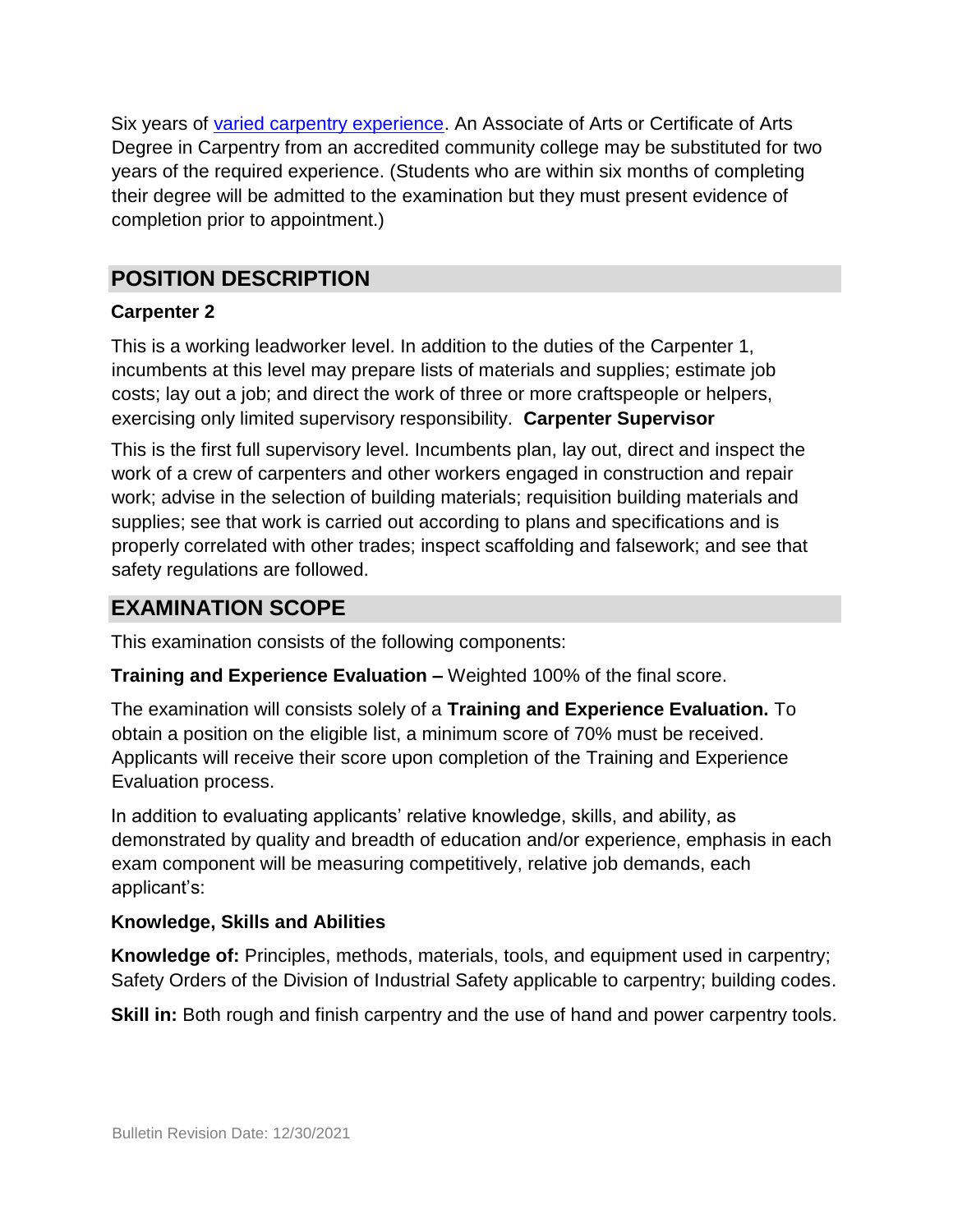**Ability to:** Read and write English at a level required for successful job performance; read blueprints and work from, and interpret, plans and specifications; recognize lumber grades and types; keep records and make simple reports; prepare rough sketches of carpentry work; and make estimates of material and labor.

## **ELIGIBLE LIST INFORMATION**

A servicewide, open eligible list for each classification**: Carpenter 2 and Carpenter Supervisor** will be established for the State of California (all State of California departments, statewide).

The names of successful competitors will be merged onto the eligible list in order of final score regardless of exam date. Eligibility twelve **(12) months** after it is established. Applicants must then retake the examination to reestablish eligibility.

Veterans' Preference will be granted for this examination. In accordance with Government Codes 18973.1 and 18973.5, whenever any veteran, or widow or widower of a veteran achieves a passing score on an open examination, he or she shall be ranked in the top rank of the resulting eligible list.

Veterans status is verified by the California Department of Human Resources (CalHR). Information on this program and the [Veterans' Preference Application](https://www.jobs.ca.gov/CalHRPublic/Landing/Jobs/VeteransInformation.aspx) (Std. Form 1093) is available online. Additional information on veteran benefits is available at the Department of Veterans Affairs.

Career Credits **will not** be added to the final score for this exam, because it does **not** meet the requirements to qualify for Career Credits.

## **EXAMINATION INFORMATION**

#### **[Preview of the Carpenter 2 and Carpenter Supervisor Training and Experience](https://jobs.ca.gov/jobsgen/3PB13D.pdf) [Evaluation](https://jobs.ca.gov/jobsgen/3PB13D.pdf)**

#### **PREPARING FOR THE EXAMINATION**

Here is a list of suggested resources to have available prior to taking the exam.

**Employment History:** Employment dates, job titles, organization names and addresses, names of supervisors or persons who can verify your job responsibilities, and phone numbers of persons listed above.

**Education:** School names and addresses, degrees earned, dates attended, courses taken (verifiable on a transcript), persons or office who can verify education, and phone numbers of persons or offices listed above.

**Training:** Class titles, certifications received, names of persons who can verify your training, and phone numbers of persons listed above.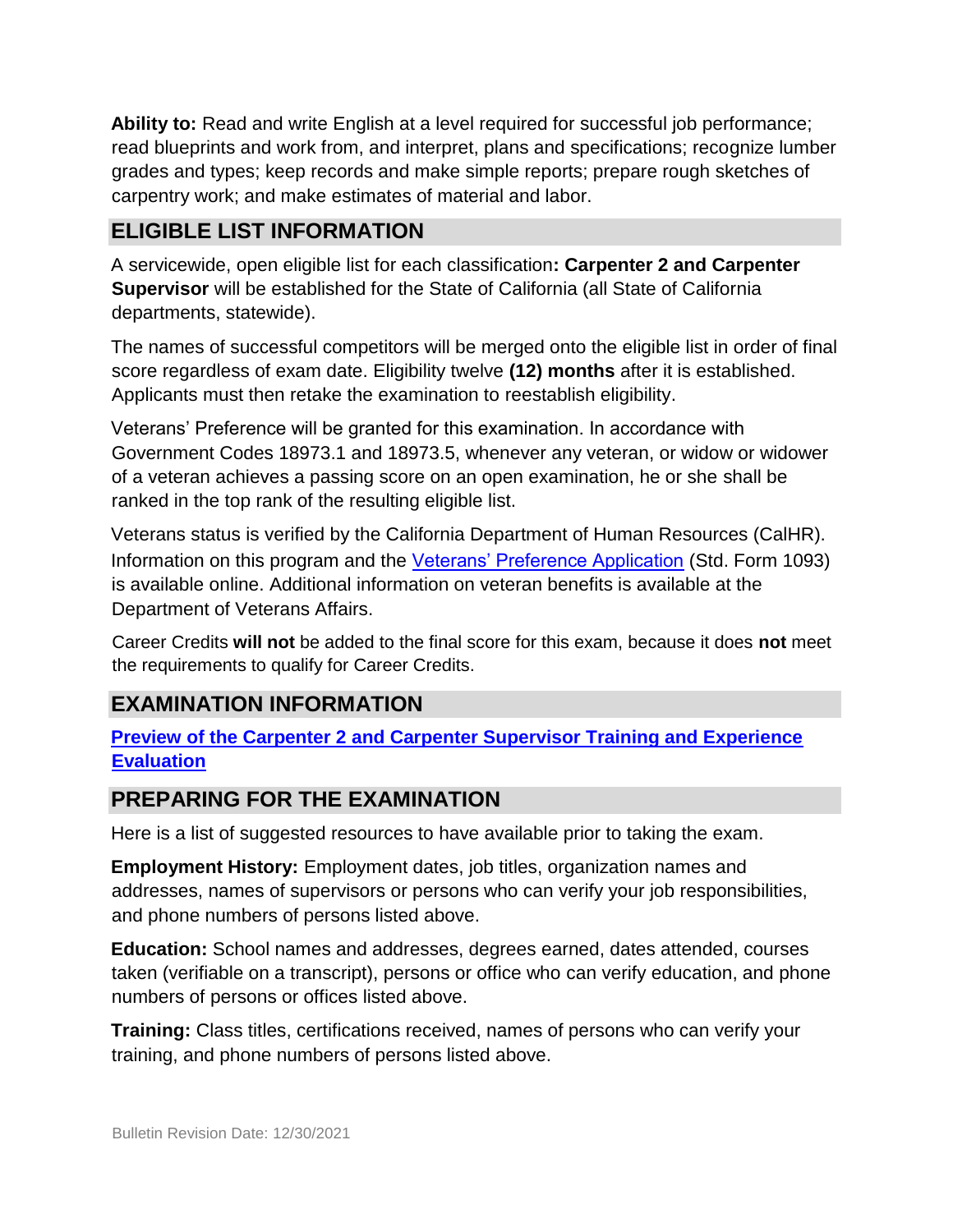## **TAKING THE EXAMINATION**

Take **[the Carpenter 2 and Carpenter Supervisor examination](https://exams.spb.ca.gov/exams/crp2/index.cfm)**

## **TESTING DEPARTMENTS**

State of California (all State of California departments)

## **CONTACT INFORMATION**

California Department of Human Resources CalCareer Service Center 1810 16<sup>th</sup> Street Sacramento, CA 95814 Phone: (866) 844-8671 Email: CalCareer@CalHR.CA.GOV

California Relay Service: 7-1-1 (TTY and voice)

TTY is a Telecommunications Device for the Deaf, and is reachable only from phones equipped with a TTY Device.

## **EQUAL OPPORTUNITY EMPLOYER**

The State of California is an equal opportunity employer to all, regardless of age, ancestry, color, disability (mental and physical), exercising the right of family care and medical leave, gender, gender expression, gender identity, genetic information, marital status, medical condition, military or veteran status, national origin, political affiliation, race, religious creed, sex (includes pregnancy, childbirth, breastfeeding, and related medical conditions), and sexual orientation.

## **DRUG-FREE STATEMENT**

It is an objective of the State of California to achieve a drug-free State work place. Any applicant for State employment will be expected to behave in accordance with this objective, because the use of illegal drugs is inconsistent with the law of the State, the rules governing civil service, and the special trust placed in public servants.

## **GENERAL INFORMATION**

Examination and/or Employment Application (STD 678) forms are available at the California Department of Human Resources, local offices of the Employment Development Department, and through your **[CalCareer Account.](http://www.jobs.ca.gov/)**

If you meet the requirements stated on this examination bulletin, you may take this examination, which is competitive. Possession of the entrance requirements does not